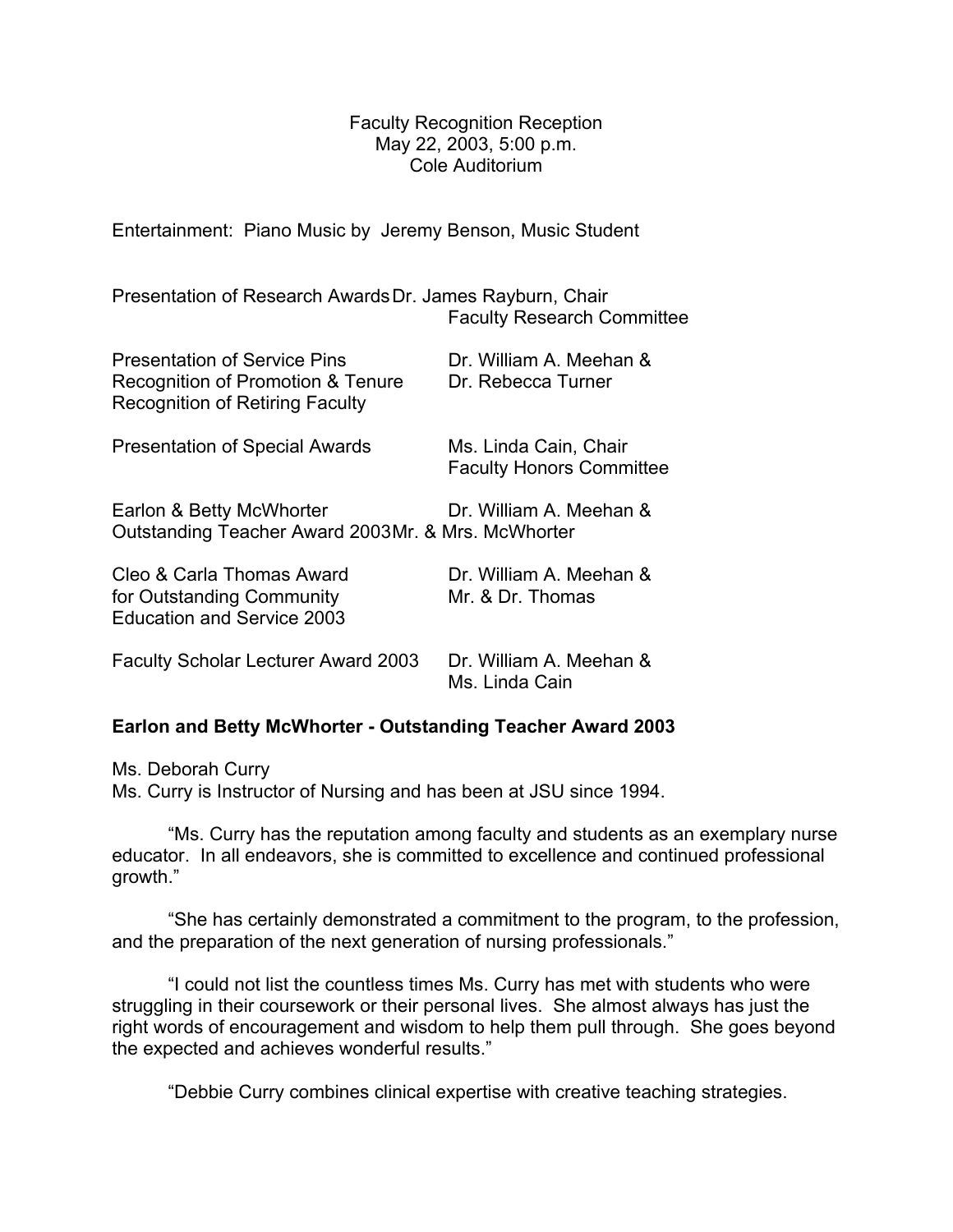Passing her classroom, one is very likely to hear laughing erupt. She has the ability to combine humor with serious topics in such a way as to help the student remember major points."

"She is more than just an educator to us, she is a wonderful and compassionate nurse and friend."

## **Cleo and Carla Thomas Award for Outstanding Community Education and Service**

Ms. Donna Smith

Ms. Smith is Instructor of Social Work and has been at JSU since 1984.

# **JSU Service**

- \$ Faculty Council, College of Letters and Sciences, JSU, 1995-1996.
- \$ Sholarship Committee, Department of Sociology & Social Work, 1989 present.<br>\$ JSU Social Work Advisory Board, 1984 present.
- JSU Social Work Advisory Board, 1984 present.

# Community Service

- \$ AIDS Services Center, Inc., October 1991 to present.
- \$ Medical Social Service Association (MSSA) of Anniston/Calhoun County, 1991 to present.
- \$ Family Services Center of Calhoun County, Board of Directors, 1997 to present, Vice President.
- \$ 2<sup>nd</sup> Chance, Inc., Board of Directors, 1988 to present.
- \$ Anniston/Calhoun Junior League, 1983 to present.
- \$ Calhoun County Medical Alliance, 1983 to present.<br>\$ Calhoun County Medical Alliance, Board of Director
- \$ Calhoun County Medical Alliance, Board of Directors, 1992 to present.<br>\$ National Health Care Advisory Board, 1994 to present.
- \$ National Health Care Advisory Board, 1994 to present.<br>\$ Quality Assurance Committee. Calhoun County Depart
- Quality Assurance Committee, Calhoun County Department of Human Resources, 1995 to present.

# Recognition & Awards

- \$ Faculty Research Award, JSU, 1992-1993, 1993-1994, 1994-1995
- \$ Core Curriculum Award for Teaching Excellence, College of Letters and Sciences, 1995.
- \$ Outstanding Educator, Women Committed to excellence, Girl Scouts of America, 1994.
- \$ Member Phi Alpha National Social Work Honor Society, 1992 present.

"Ms. Smith has kept social work students, faculty, and the university closely linked to the community served by JSU. She has close professional ties to social service agencies throughout the region serviced by JSU. Those professional ties have resulted in the university being revered by staff in the social service agencies and professional social workers alike."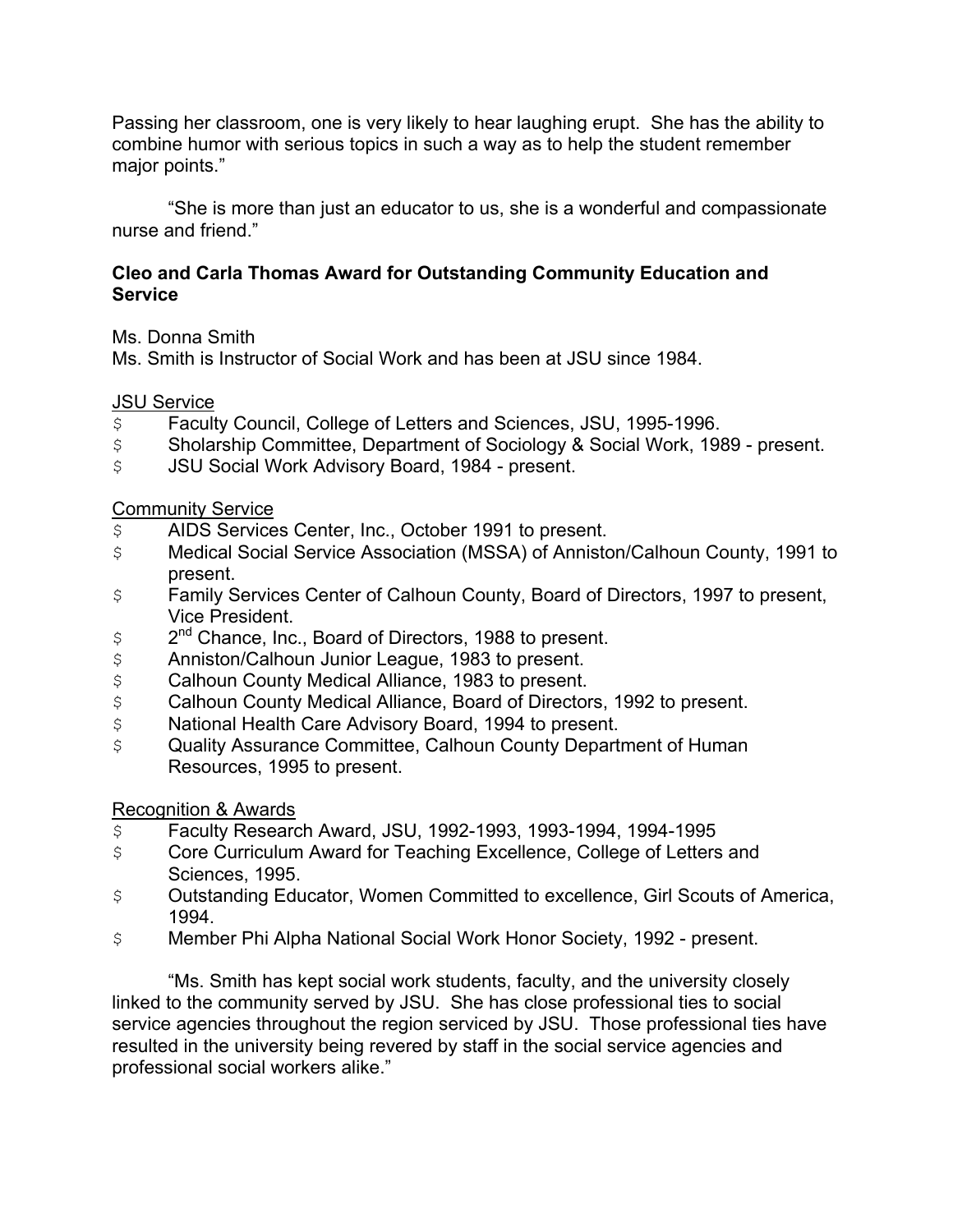"Ms. Smith consistently demonstrates a commitment to her work and exhibits the special skills necessary to develop effective relationships in profession and servicerelated activities. She is frequently sought out by her peers to participate in university, community, and professionally related projects."

### **Faculty Scholar Lecturer**

- Dr. Nouredine Zettili
- Dr. Zettili is Associate Professor of Physics and has been at JSU since 2000.

For publishing:

The 2<sup>nd</sup> edition of his internationally adopted text, **Quantum Mechanics: Concepts and** Applications, published by Wiley.

"His text is praised for its clarity and his approach to a subject most would find very challenging."

"That Dr. Zettili was chosen from a global pool of potential authors speaks volumes of the respect he has earned from the community of physicists."

## **Research Awards**

## **Academic Affairs**

Joe G. Delap

## **College of Arts and Sciences**

Art Diana Cadwallader

Biology Safaa H. Al-Hamdani Benjamin G. Blair Robert Carter George R. Cline LaJoyce H. Debro Mijitaba Hamissou Mark Meade James R. Rayburn Frank A. Romano Roger Sauterer

English Randall Davis Carmine G. DiBiase Joanne E. Gates Gloria Horton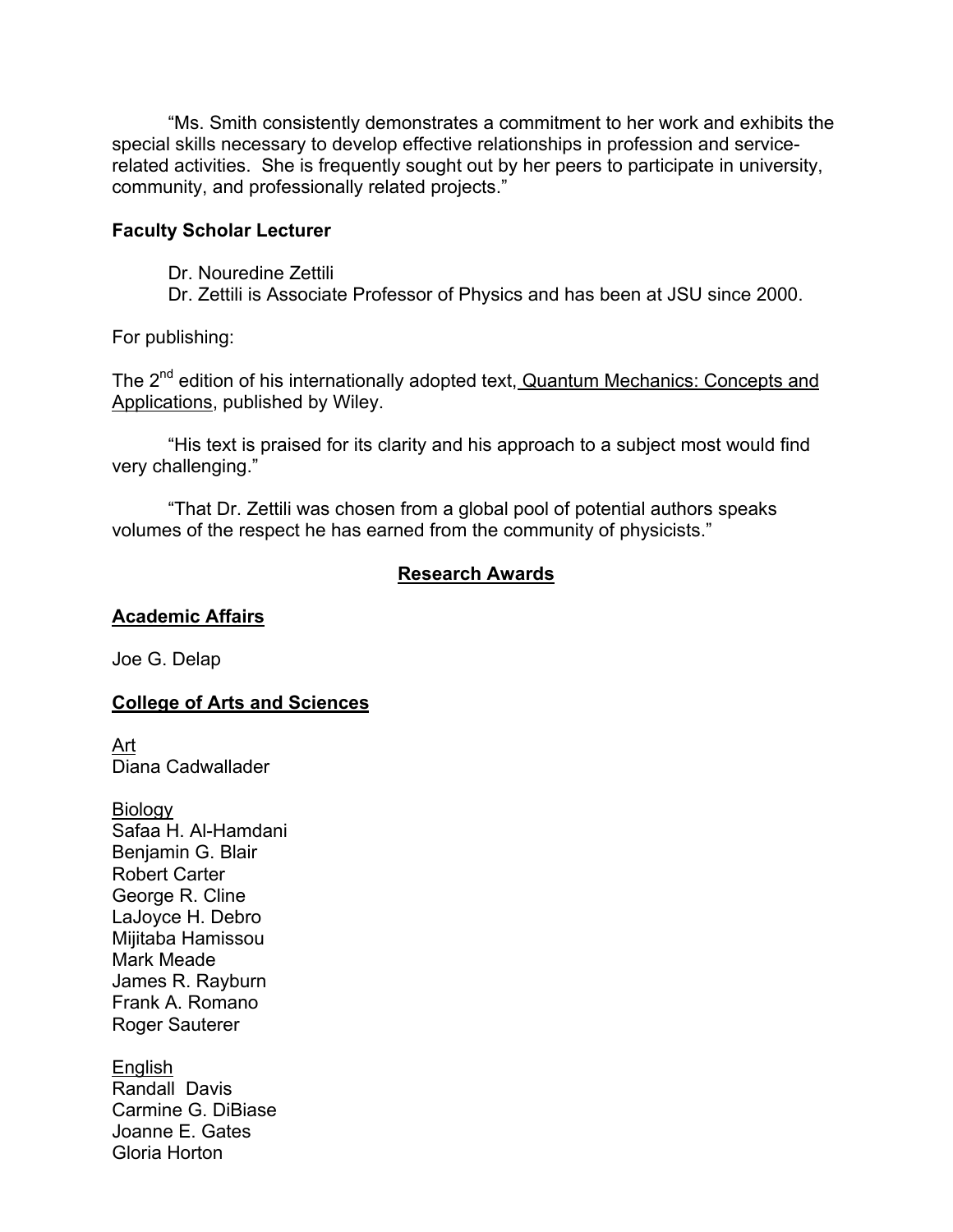Susan Herport Methvin Teresa Reed Steven J. Whitton Lisa M. Williams

History & Foreign Languages Nancy Blaine Llewellyn D. Cook

Institute for Emergency Preparedness Brenda Phillips

Learning Services Johnny M. Brown Claudia McDade

Mathematics, Computing & Info Sci. Guillermo A. Francia Srinivasarao Krishnaprasad Edwin H. Smith

Physical & Earth Sciences

Kelly D. Gregg Jan Gryko Miriam Helen Hill Harry Holstein Hunter B. Johnson Keith Little Alfred C. Nichols James Sewastynowicz David Steffy Laura Weinkauf Nouredine Zettili

Psychology William L. Palya

Sociology & Social Work Mark Fagan Clark D. Hudspeth Maureen Newton Donna K. Smith

#### **College of Commerce and Business Administration**

Finance, Economics and Accounting Ronnie J. Clayton Benjamin Hardy James E. McIntyre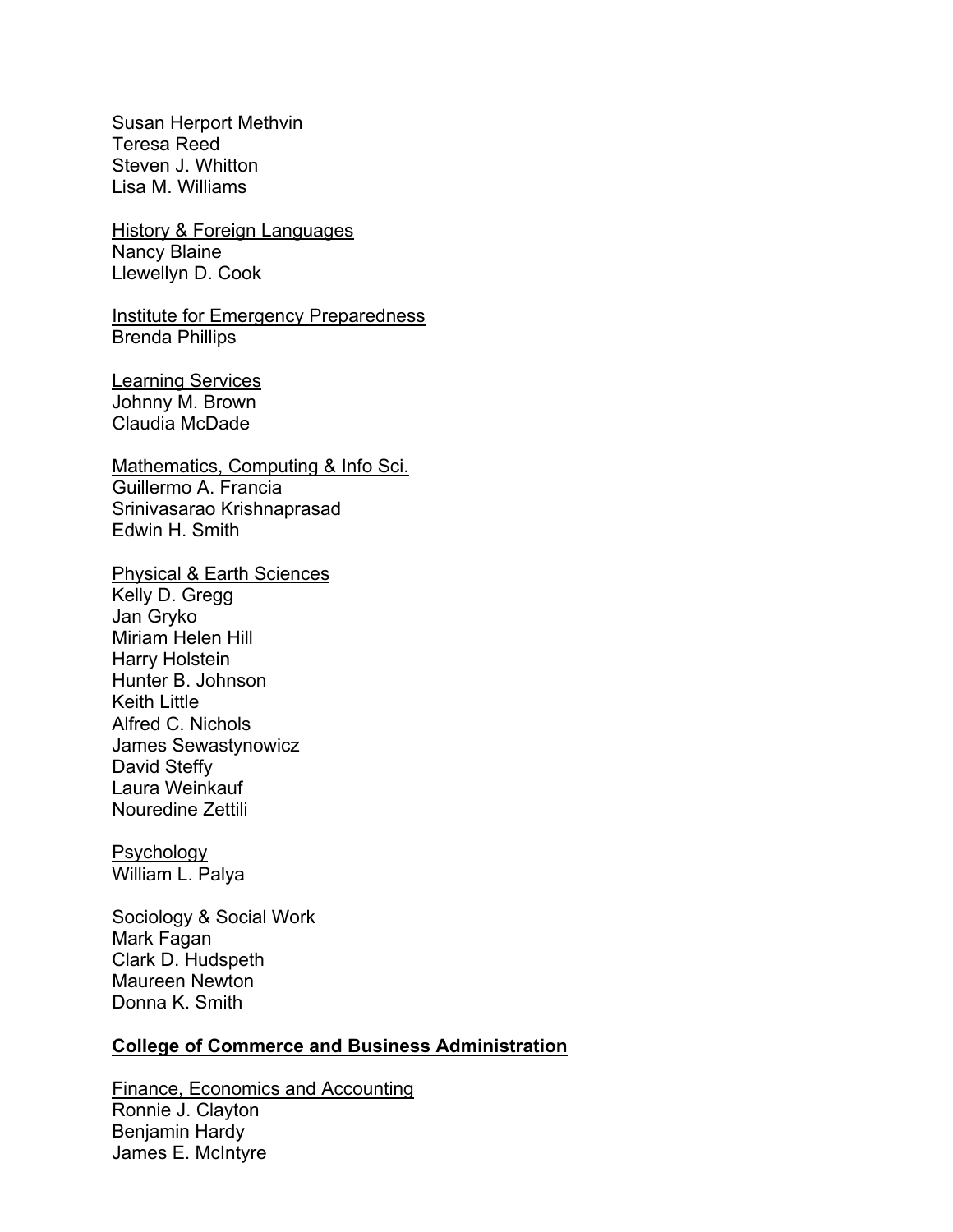Cynthia Ann Sneed John Edward Sneed Christopher Westley Jeff Zanzig Management, Marketing & E-Commerce Patricia C. Borstorff Brent J. Cunningham W. Mark Hearn James L. Thomas

#### **College of Education and Professional Studies**

**Communication** Kingsley Harbor Augustine Ihator

Curriculum & Instruction Stephen W. Armstrong Lawrence Beard Blanche Colley Elizabeth Engley Slenda Haynes Nina Marrs King Patricia Kramer Lowry Judy Hale McCrary Aquilla Mims Lynetta A. Owens Gena Riley Jennifer C. Strain Sandra Fox Sudduth

Dean's Office Cynthia Harper

Educational Resources Jerry D. Kiser J. Gordon Nelson Charles Notar Jan Wilson Barbara D. Yunker Marsha M. Zenanko

Family & Consumer Sci. Debra Goodwin Paula Napoli Karen Nemeth

Health, PE & Recreation Ronnie Harris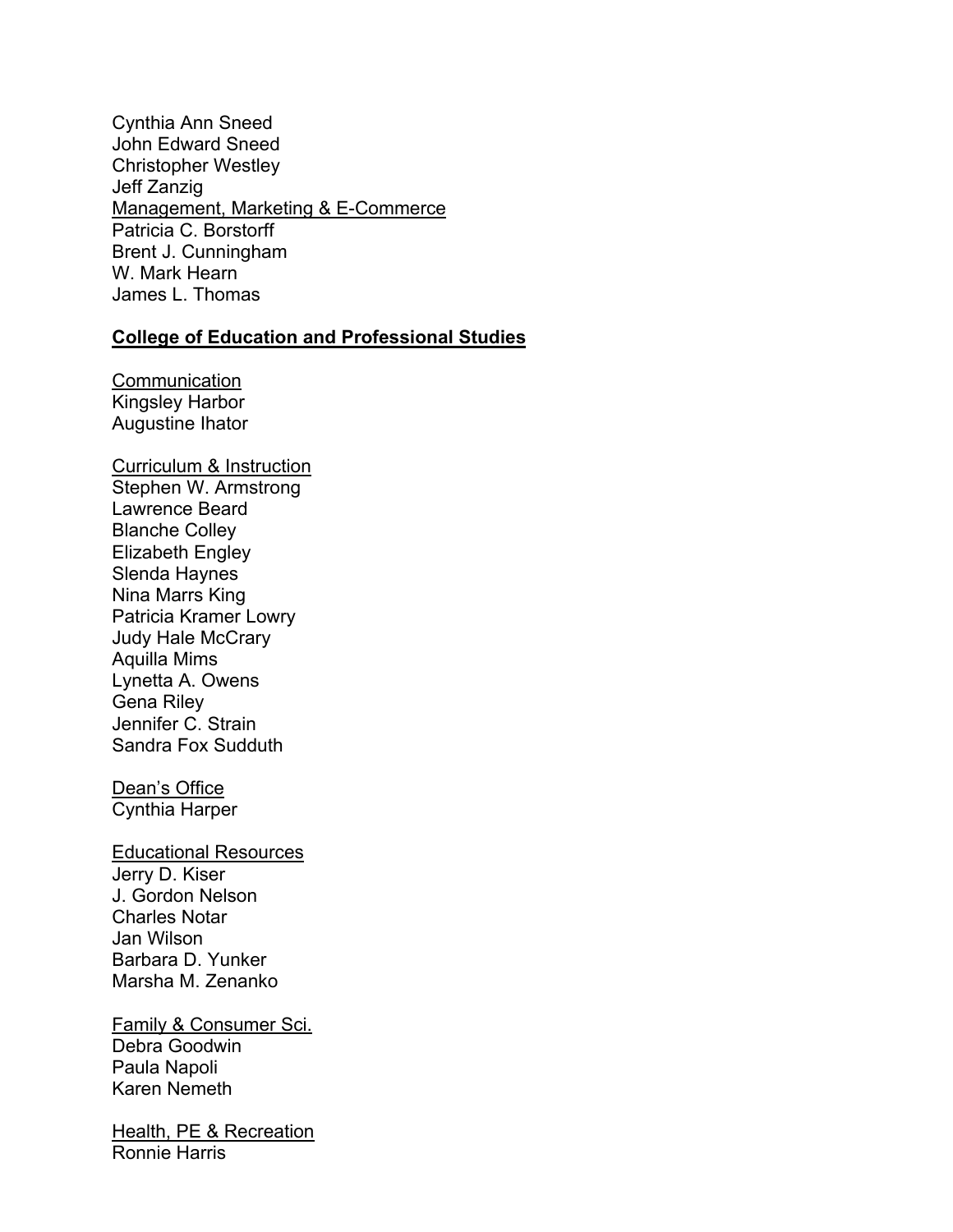William Hey Donna Bailey Hey James McLaughlin Glenn Roswal

Technology & Engineering Noureddine Bekhouche Edwin R. Bellman

#### **College of Nursing and Health Sciences**

Mylinda J. Brown Jane Cash Angela Beth Hembree Susan Lynn Hillhouse Sarah Vines Latham

#### **University Library**

Mary D. Bevis John-Bauer Graham Luke Griffin Jodi Poe Hanrong Wang Kimberly Weatherford

#### **Service Awards**

## **10 Years**

Ardie Dial Carmine DiBiase Susan DiBiase Russel Lemmons Roger Sauterer

### **15 Years**

Lewis F. Clements, Jr. Donna K. Smith

**20 Years** Samuel B. Brown

## **25 Years**

Adrian F. Aveni Thomas Francis Baucom Harry O. Holstein Michael B. Marker Charles Olander William L. Palya Glen M. Roswal Carol S. Uline